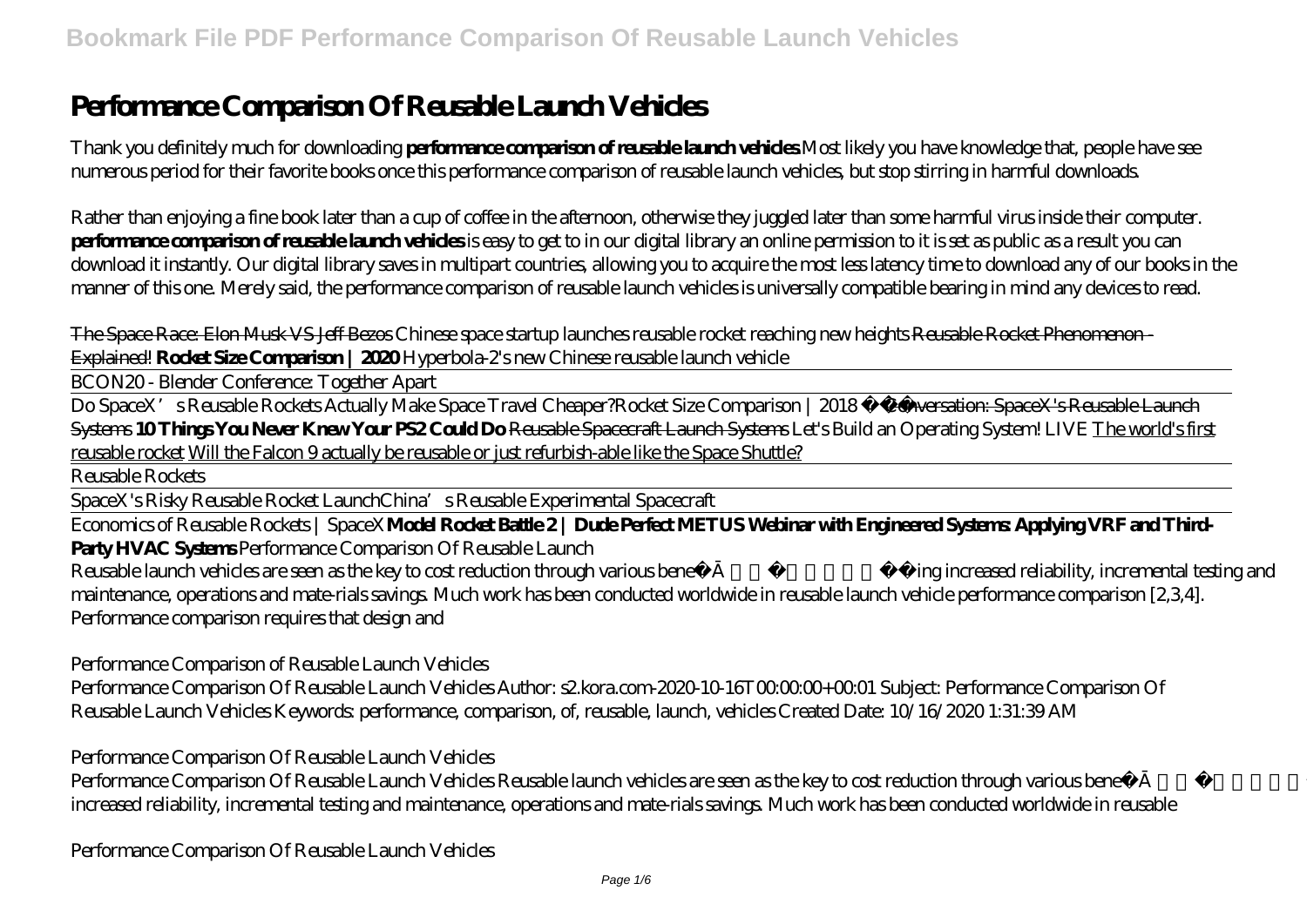Reusable launch vehicles are seen as the key to cost reduction through various benefits includ-ing increased reliability, incremental testing and maintenance, operations and mate-rials savings. Much work has been conducted worldwide in reusable launch vehicle performance comparison [2,3,4]. Performance comparison requires that design and ...

Performance Comparison Of Reusable Launch Vehicles

reusable launch vehicle performance comparison design point ssto system optimal vehicle type payload delivery subse-quent effect high speed flight path angle orbiter model sled mechanism performance evaluation marginal positive payload performance launcher initial mass performance perspective vehicle concept performance result parameterised generic launch vehicle design

CiteSeerX — Performance Comparison of Reusable Launch Vehicles

This performance comparison of reusable launch vehicles, as one of the most full of life sellers here will utterly be along with the best options to review. While modern books are born digital, books old enough to be in the public domain may never have seen a computer.

Performance Comparison Of Reusable Launch Vehicles Performance comparison of reusable launch vehicles - CORE ...

Performance comparison of reusable launch vehicles - CORE ...

This study investigated the performance of five Two-Stage-To-Orbit reusable launch vehicles (RLV), with stages propelled by rocket engines, turbojet engines and Rocket Based Combined Cycle (RBCC ...

Performance Study of Two-Stage-To-Orbit Reusable Launch ...

Introduction. The Ambu ® aScope™ (Ambu, Ballerup, Denmark) is a single use videoscope for fibreoptic intubation that entered anaesthetic practice in ~2010. The first randomised trial comparing the Ambu aScope with a re usable video fibrescope in patients with predicted difficult intubation reported few differences in performance, except for patients with acutely compromised airways 1.

Cost comparison of re usable and single use fibrescopes in ...

References Reference 1: Life-Cycle Cost Comparison of Reusable Launch Systems; Paper IAA-95-IAA.1.1.02, October 1995;W.Berry Reference 4: Studies on a Scrainjet-Propclled, Horizontal Launch and Landing, Single-Stage-To-Orbit Launcher; AIAA Paper 93-5053, November 1993; H-L Weinreich, H.Grallen, R.Parkinson, W.Berry Reference 5: Winged Launcher Configuration Study. Synthesis Report for Study...

Performance and technical feasibility comparison of ...

Reusable first stages in combination with expendable upper stages are a first step towards fully reusable launch vehicles. The goal of the present study is to analyze and compare reusable first stage concepts and their respective return options in terms of both feasibility and payload performance. While this paper deals with stage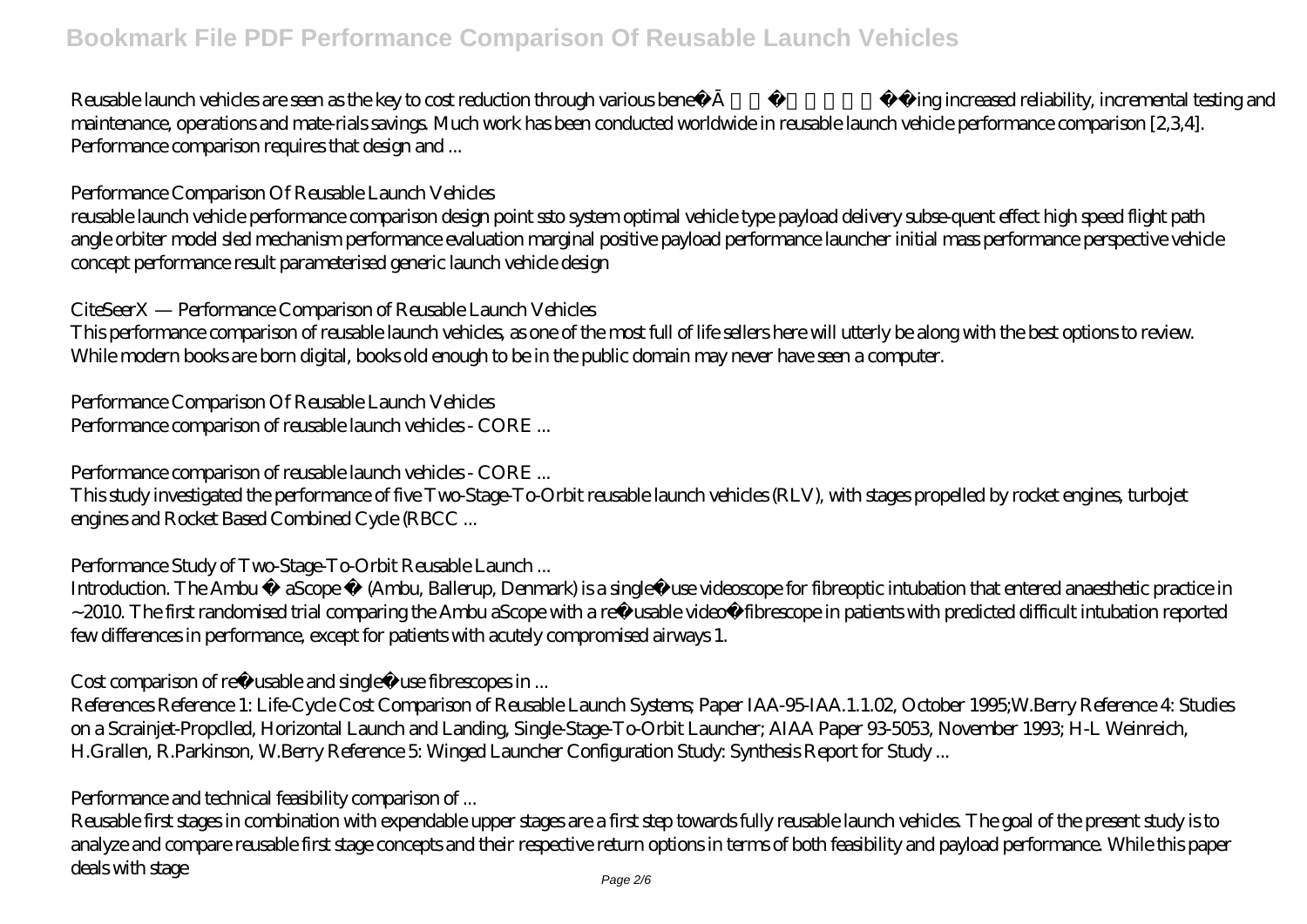## Comparison of Return Options for Reusable First Stages

Performance Comparison of RBCC- and TBCC-based Reusable Launch Vehicles with Enhancing Technologies. George Culver; 39th AIAA/ASME/SAE/ASEE Joint Propulsion Conference and Exhibit June 2012. Research on TSTO Reusable Launch Vehicle (RLV) Powered by Turboaided RBCC Engine.

Comparison Study of RBCC Powered Suborbital Reusable ...

The paper presents a synthesis of the performance and technical feasibility assessment of 7 reusable launcher types, comprising 13 different vehicles, studied by European Industry for ESA in the ESA Winged Launcher Study in the period January 1988 to May 1994. The vehicles comprised single-stage-to-orbit (SSTO) and two-stage-to-orbit (TSTO) vehicles, propelled by either air-breathing/rocket ...

Performance and technical feasibility comparison of ...

Although most endoscopists believe reusable forceps are less expensive, this is not always the case when reprocessing costs are added to purchase price. Our study compared the performance, safety and cost of disposable versus reusable biopsy forceps. Performance. Disposable biopsy forceps were superior to reusable forceps in all categories assessed.

A performance, safety and cost comparison of reusable and ...

Stappert, Sven und Wilken, Jascha und Bussler, Leonid und Sippel, Martin (2019) A Systematic Assessment and Comparison of Reusable First Stage Return Options. In: Proceedings of the International Astronautical Congress, IAC. 70th International Astronautical Congress, 21.10. - 25.10.2019, Washington DC, DC, USA.

A Systematic Assessment and Comparison of Reusable First ...

A few companies are developing reusable launch systems intended to cut costs. A reusable launch vehicle, such as the SpaceX Falcon 9 first-stage booster, may be flown in "expendable configuration" to increase performance, although this is unusual. The now-retired Space Shuttle was one of the earliest RLVs.

The history of reusable launch systems - Space Legal Issues

Reusable launch systems have the highest development costs and technical risks, but the technology is within current state of the art. Current efforts to economically recover and reuse launch vehicle elements are more promising than they have ever been. A reusable system has extremely low direct operating costs.

Reusable launch vehicle - SlideShare

The reusable Falcon 9's performance to GTO is listed at 5,500 kilograms. The same rocket in fully expendable version can lift 50 percent more payload — 8,300 kilograms. For the Falcon Heavy, the... Page 3/6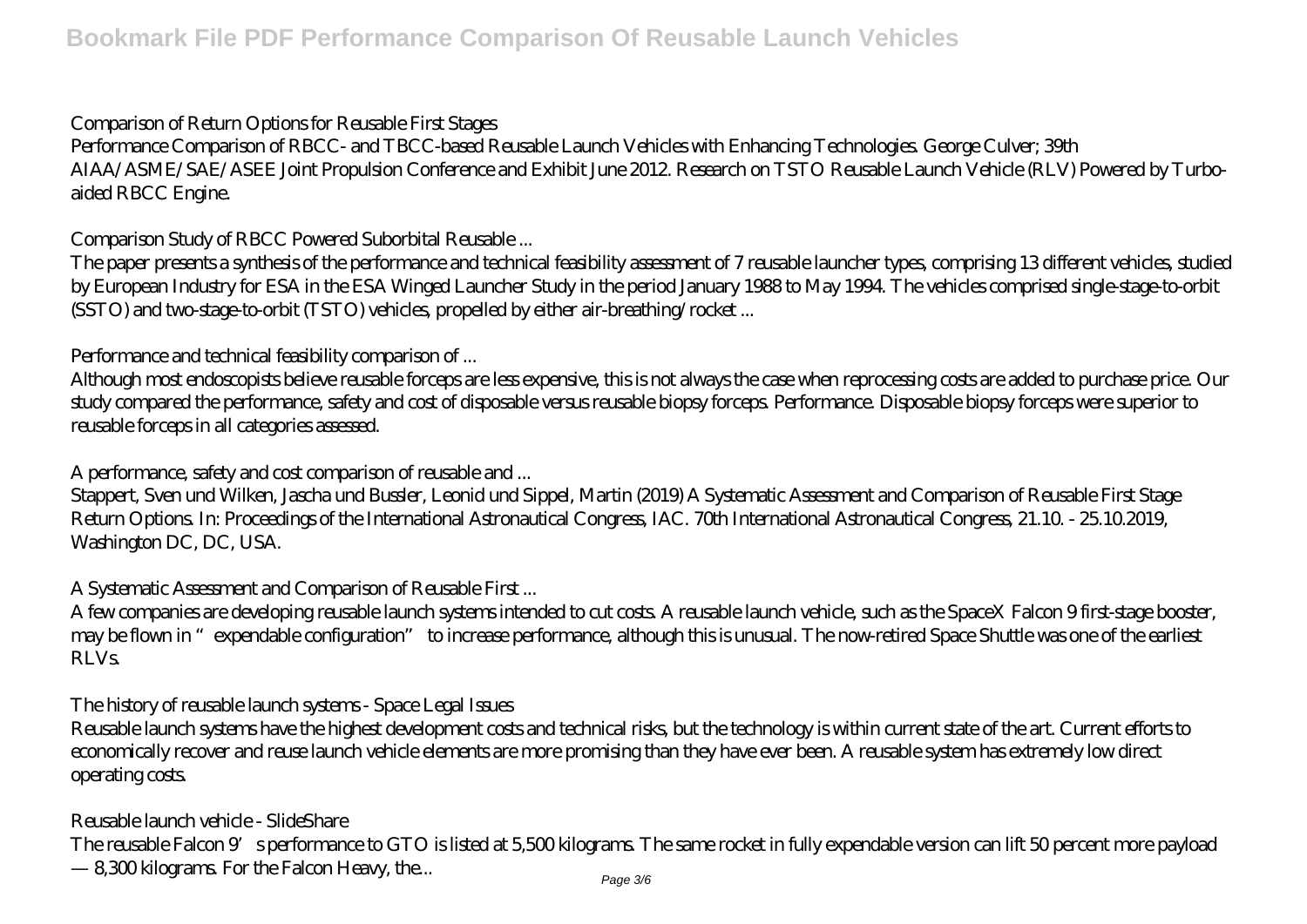SpaceX's new price chart illustrates performance cost of ...

The Falcon Heavy rocket, with reusable side boosters, costs \$90 million. For a fully expendable variant of the rocket, which can lift a theoretical maximum of 64 tons to low-Earth orbit, the price ...

Previously, the Air Force has been investigating high performance salt-based, liquid monopropellants for low thrust spacecraft applications. The focus of this effort has been on finding a reduced toxicity monopropellant with a predicted density performance impulse greater than 50% over hydrazne. During this same period of time, NASA has been investigating reusable launch vehicle (KLV) concepts and has considered using monopropellants in this application. Anticipating a possible RLV payoff, NASA and the Air Force are working on a trade study to gauge the potential applicability of the salt-based monopropellants in booster applications. This study will include a performance comparison of salt-based monopropellants; a list of minimum safety, hazard, and physical property requirements based on operational and logistical support environments for an RLV.

On June 15, 2011, the Air Force Space Command established a new vision, mission, and set of goals to ensure continued U.S. dominance in space and cyberspace mission areas. Subsequently, and in coordination with the Air Force Research Laboratory, the Space and Missile Systems Center, and the 14th and 24th Air Forces, the Air Force Space Command identified four long-term science and technology (S&T) challenges critical to meeting these goals. One of these challenges is to provide full-spectrum launch capability at dramatically lower cost, and a reusable booster system (RBS) has been proposed as an approach to meet this challenge. The Air Force Space Command asked the Aeronautics and Space Engineering Board of the National Research Council to conduct an independent review and assessment of the RBS concept prior to considering a continuation of RBS-related activities within the Air Force Research Laboratory portfolio and before initiating a more extensive RBS development program. The committee for the Reusable Booster System: Review and Assessment was formed in response to that request and charged with reviewing and assessing the criteria and assumptions used in the current RBS plans, the cost model methodologies used to fame [frame?] the RBS business case, and the technical maturity and development plans of key elements critical to RBS implementation. The committee consisted of experts not connected with current RBS activities who have significant expertise in launch vehicle design and operation, research and technology development and implementation, space system operations, and cost analysis. The committee solicited and received input on the Air Force launch requirements, the baseline RBS concept, cost models and assessment, and technology readiness. The committee also received input from industry associated with RBS concept, industry independent of the RBS concept, and propulsion system providers which is summarized in Reusable Booster System: Review and Assessment.

As a result of technological progress, we are now on verge of developing <u>cost-</u>effective reusable launch vehicles (RLV) for space. This study reviews the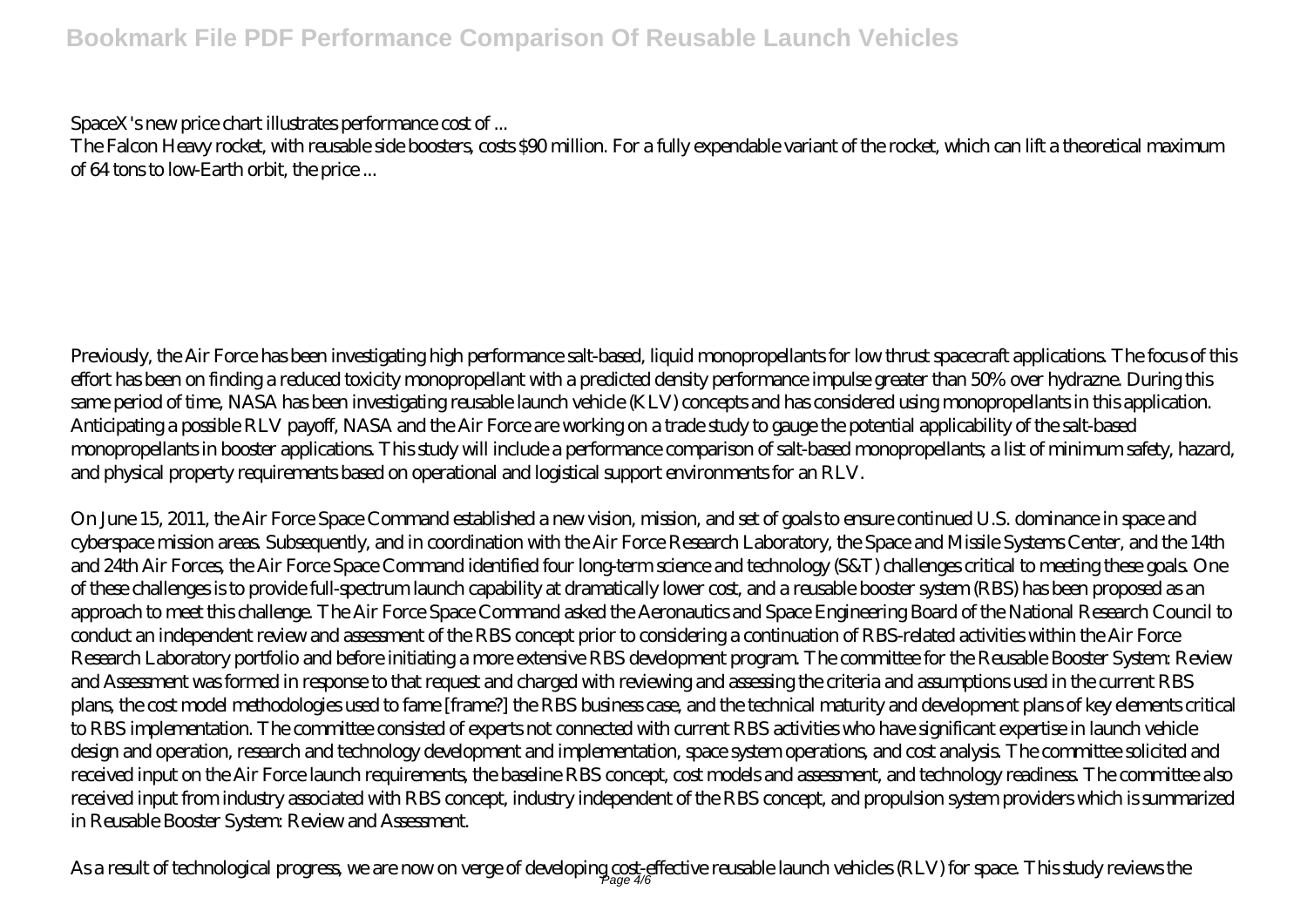strategic implications of the emerging vision within the U.S. Department of Defense for using these vehicles. Although the U.S. Air Force is making the transition to a force that relies increasingly on space, the best path does not necessarily involve replicating the traditional air missions in space. This study of potential missions for RLVs concludes that, while these are capable of numerous missions (e.g., reconnaissance, global strike, cargo and personnel transport), the most important mission for the immediate future for both the U.S. military and commercial firms is in the area of traditional spacelift. The two broad conclusions that emerge from this study are that the U.S. military should move away from the spacelift business by obtaining spacelift through commercially procured launch services, and second, that the U.S. military should not develop militarized RLVs that are designed to perform the traditional air operations in space.

Originally published in 1981, the completely revised and updated second edition of the Dictionary of Space Technology illustrates the advances of the last 20 years and makes accessible nearly every word, concept, and event relating to this branch of science. It guides lay persons and professionals alike through humankind's activities in space, the beginnings of our extraterrestrial society, and the increasingly important role of space sciences in everyday life. Defines more than 1,500 terms, including: science basics; historic events; defence and armed forces terminology; and planetary sciences. Enhanced by more than 175 photographs and drawings, this Dictionary covers the past, the present and the future of space, space flight, and space technology.

Lists citations with abstracts for aerospace related reports obtained from world wide sources and announces documents that have recently been entered into the NASA Scientific and Technical Information Database.

As part of NASAs focused technology programs for future reusable launch vehicles, a task is underway to study the feasibility of using the polymer matrix composite feedlines instead of metal ones on propulsion systems. This is desirable to reduce weight and manufacturing costs. The task consists of comparing several prototype composite feedlines made by various methods. These methods are electron-beam curing, standard hand lay-up and autoclave cure, solvent assisted resin transfer molding, and thermoplastic tape laying. One of the critical technology drivers for composite components is resistance to foreign objects damage. This paper presents results of an experimental study of the damage resistance of the candidate materials that the prototype feedlines are manufactured from. The materials examined all have a 5-harness weave of IM7 as the fiber constituent (except for the thermoplastic, which is unidirectional tape laid up in a bidirectional configuration). The resin tested were 977-6, PR 520, SE-SA-1, RS-E3 (e-beam curable), Cycom 823 and PEEK. The results showed that the 977-6 and PEEK were the most damage resistant in all tested cases.Nettles, A. TMarshall Space Flight CenterCOMPOSITE MATERIALS; CURING; DAMAGE; TECHNOLOGY ASSESSMENT; HARNESSES; MANUFACTURING; POLYMER MATRIX COMPOSITES; AUTOCLAVES; COSTS; ELECTRON BEAMS; FEED SYSTEMS; LAY-UP; PROPULSION SYSTEM CONFIGURATIONS; PROPULSION SYSTEM PERFORMANCE; PROTOTYPES; RESIN TRANSFER MOLDING; REUSABLE LAUNCH VEHICLES; THERMOPLASTICITY; WEIGHT REDUCTION

This report documents recent improvements to the acoustic and thermal control systems of the Thermal Acoustic Fatigue Apparatus (TAFA), a progressive wave tube test facility at the NASA Langley Research Center, Hampton, Virginia. A brief summary of past acoustic performance is given first to serve as a